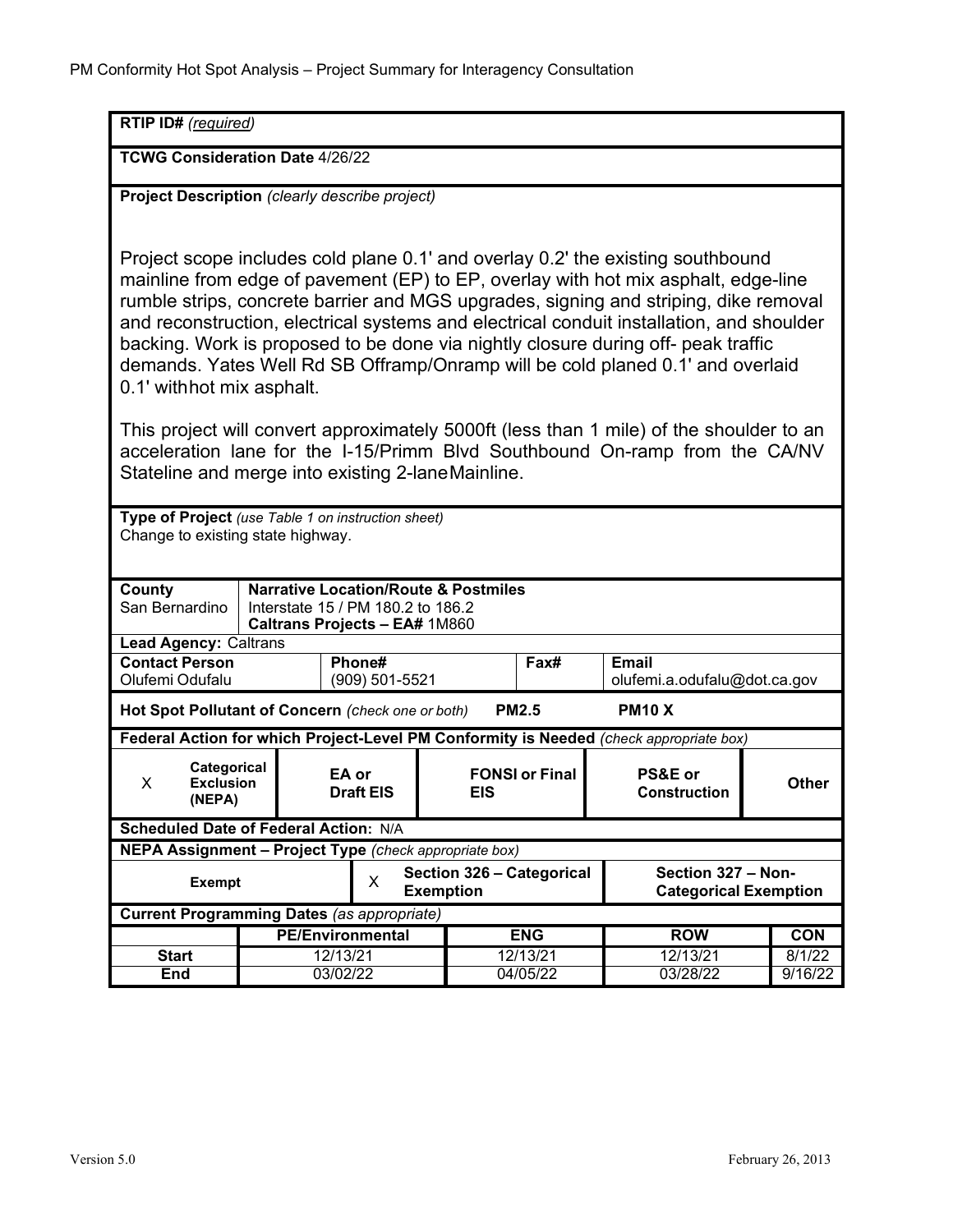**Project Purpose and Need (Summary):** *(attach additional sheets as necessary)*

## **Purpose**

The purpose of the project is to rehabilitate the pavement and improve traffic operations within the project limits at Interstate 15 in San Bernardino County at Post Mile 180.2 to 186.2, between the California Department of Food and Agriculture Mountain Pass station and the CA/NV Stateline.

## **Need**

The proposed project will rehabilitate the pavement within the project limits. The pavement within the project limits is exhibiting minor distress and low ride quality, which if left uncorrected, will deteriorate, and require major roadway rehabilitation. Project scope includes cold plane 0.1' and overlay 0.2' the existing southbound mainline from edge of pavement (EP) to EP, overlay with hot mix asphalt, edge-line rumble strips, concrete barrier and MGS upgrades, signing and striping, dike removal and reconstruction, electrical systems and electrical conduit installation, and shoulder backing. Work is proposed to be done via nightly closure during off-peak traffic demands. Yates Well Rd SB Offramp/Onramp will be cold planed 0.1' and overlaid 0.1' with hot mix asphalt.

The project also proposes to convert approximately 5000 ft (less than 1 mile) of the shoulder to an acceleration lane for the I-15/Primm Blvd Southbound On-ramp from the CA/NV Stateline and merge into existing 2-lane Mainline. The acceleration lane is expected to allow a smoother weaving of traffic entering from Primm Road onto I-15 Southbound.

## **Surrounding Land Use/Traffic Generators** *(especially effect on diesel traffic)*

Land uses primarily surrounding the Proposed Project area consist of mainly barren land, a golf course, and two hotels at the Primm Interchange near the CA/NV Stateline. No schools, daycares, hospitals, or elder care facilities have been identified within 500 feet of the project location.

**Opening Year: Build and No Build LOS, AADT, % and # trucks, truck AADT of proposed facility**

Opening Year: 2022

**RTP Horizon Year / Design Year: Build and No Build LOS, AADT, % and # trucks, truck AADT of proposed facility**

N/A